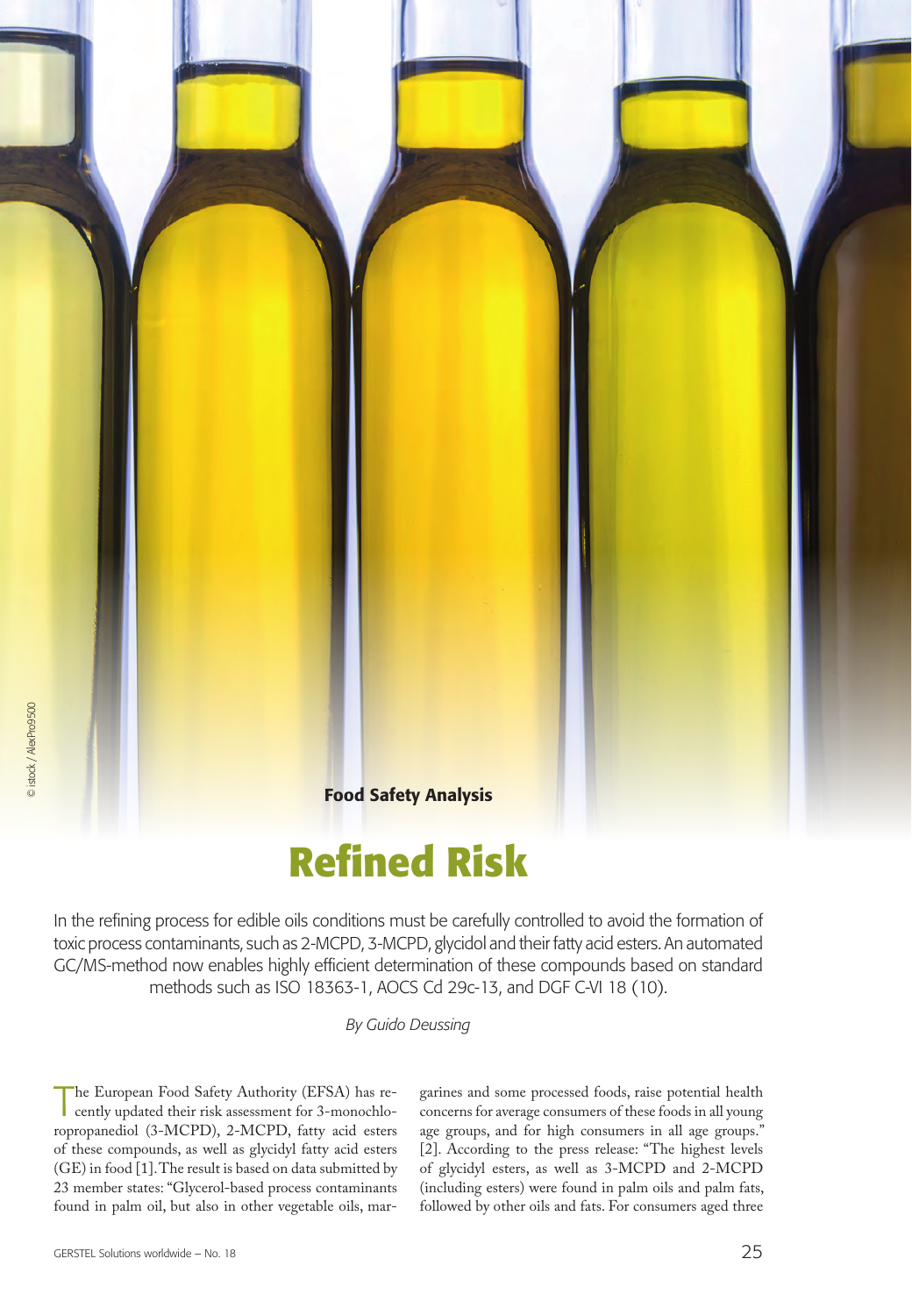and above, margarines and 'pastries and cakes' were the main sources of exposure to all substances." Incidentally, the FDA refers to GE as glycidol fatty acid esters.

### Glycerol as building block

All fats and edible oils contain glycerol in the form of fatty acid esters (triglycerides). Not all oils are ready for consumption in their native form; processing is generally required to remove off-odors and to ensure sufficient shelf life. For deodorization, as part of the refining process, steam is used to gradually heat the oil under vacuum to around 200-230 °C to ensure that unwanted flavor and taste-intensive compounds are removed along with other unwanted VOCs and even pesticides. When chloride is present, heat treatment accelerates the substitution of fatty acids in triglycerides with chlorine atoms, leading to the formation of 2-MCPD and 3-MCPD fatty acid esters. Under these conditions, diglycerides also react to form the glycidyl fatty acid esters.

### Assessing the risk

The EFSA risk assessment of the above-mentioned glycerol derivatives is based on findings from animal experiments: In rats that had been fed 3-MCPD, cell changes were found, especially in the kidney area. Higher dosages led to benign tumors, as reported by the BfR in Berlin. According to the EFSA, the tolerable daily intake (TDI) value is 0.8 µg per kg body weight for 3-MCPD; due to a lack of adequate toxicological information, no assured TDI value for 2-MCPD can be given.

The risk assessment of glycidyl fatty acid esters is based on the assumption that these are fully transformed to free glycidol in the body. Since the free compound is known to be both genotoxic and carcinogenic, the experts from the panel on contaminants in the food chain (CONTAM)[3] organized by EFSA could not provide any guidance on a safe level of glycidyl fatty acid esters. When a safe level doesn't appear to exist, there is all the more need for action toward minimizing the level of these contaminants in order to minimize any health risk

to consumers, and especially to infants who are not breast fed and therefore given industrially processed baby foods. Monitoring of these crucial levels requires adequate methods of chemical analysis.

GERSTEL MPS used for automated sample preparation of edible oils for GC/MS determination of 2-MCPD, 3-MCPD, glycidol and fatty acid esters of these.



SIM chromatogram m/z 198 : Top: Virgin olive oil used as blank oil. Middle: Edible oil sample assay B (3-MCPD). Bottom: Edible oil sample assay A (3-MCPD + glycidol).



Linearity study for 3-MCPD assay B (top) and glycidyl assay A (bottom), 0.12-1.9 mg/kg each.



Refining process for production of edible oils.

## A challenge for the analytical chemist

For the determination of 2-MCPD and 3-MCPD fatty acid esters, as well as glycidyl fatty acid esters, internationally, the ISO 18363-1 [4] and the AOCS Cd 29c-13 [5] methods are widely accepted. In Germany, the German Society for Fat Sciences (DGF) recom-

mends a unified method, DGF C-VI 18 (10) [6]. The mentioned methods are all based on the use of gas chromatography with mass spectrometric detection (GC/MS). The DGF unified method C-VI 18 (10) is almost identical to the AOCS Cd 29c-13 method:

The 3-MCPD content of the 3-MCPD fatty acid esters present is determined following alkaline hydrolysis and derivatization with phenylboronic acid (assay B). These methods also enable determination of glycidyl esters (as

© GERSTEL / Wolfram Schroll

© GERSTEL / Wolfram Schroll